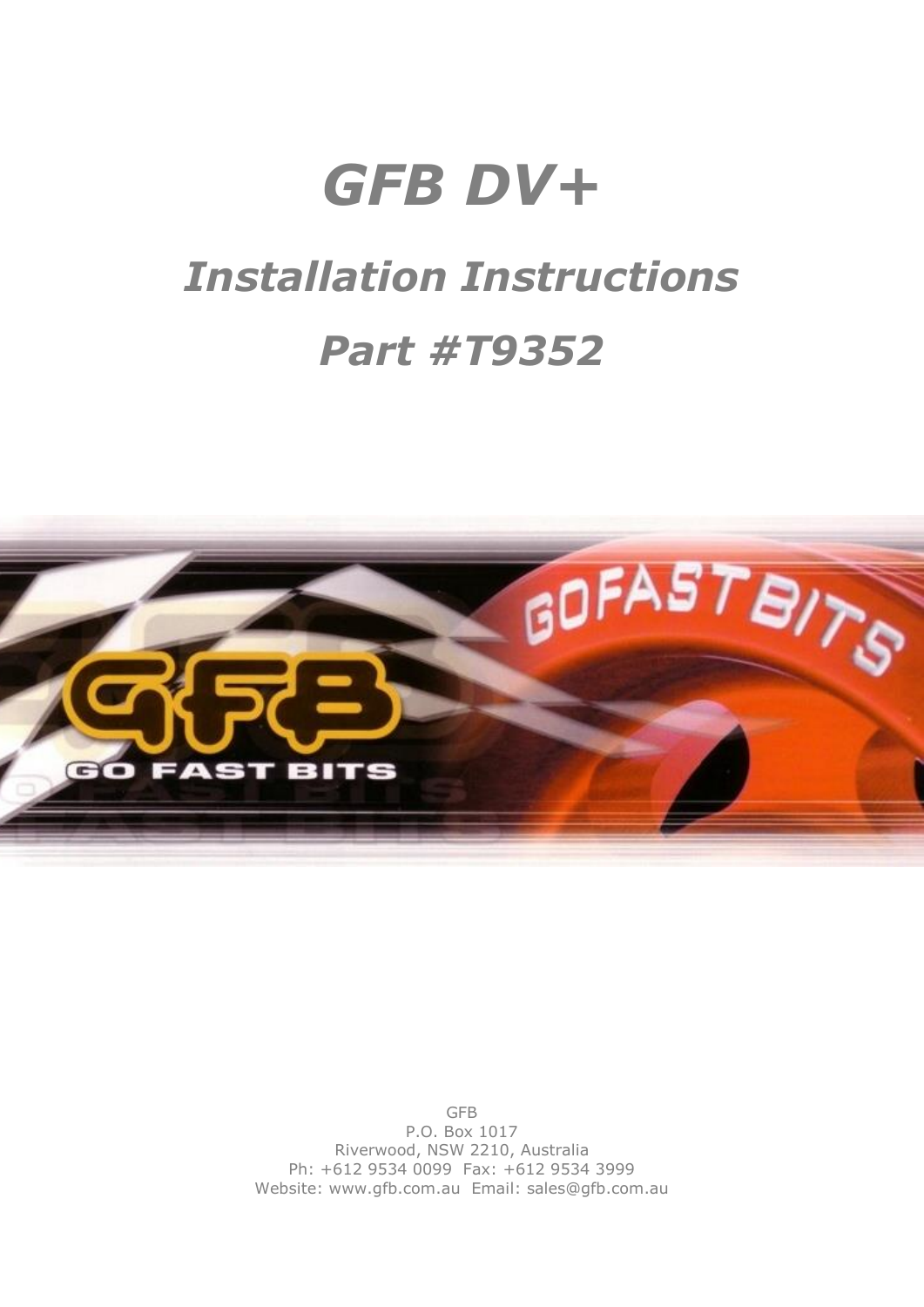## **Installation Instructions for GFB DV+ TMS valve (part # T9352)**

 Locate factory diverter valve. It will be mounted directly on the turbo compressor cover, either above or below the plastic intake pipe as shown below:





- Remove the intake duct to gain access to the diverter valve and the 3 bolts holding it to the turbo. Unclip the wiring connector from the top of the solenoid coil – note there is a small locking tab that needs to be unclipped as you pull on the connector
- Unscrew the 3 mounting bolts and remove the diverter valve from the car





- Pull on the plastic diaphragm shroud, the whole assembly will pop off leaving the bare solenoid coil. Keep the yellow o-ring
- Install the GFB parts onto the solenoid as shown below, using a little engine oil on the outside of the piston. Make sure to use the GFB supplied spring inside the solenoid coil – the only factory parts you reuse are the solenoid coil and the yellow o-ring



 Fit the valve/solenoid assembly to the car in the factory location using the supplied longer bolts, and reconnect the wiring loom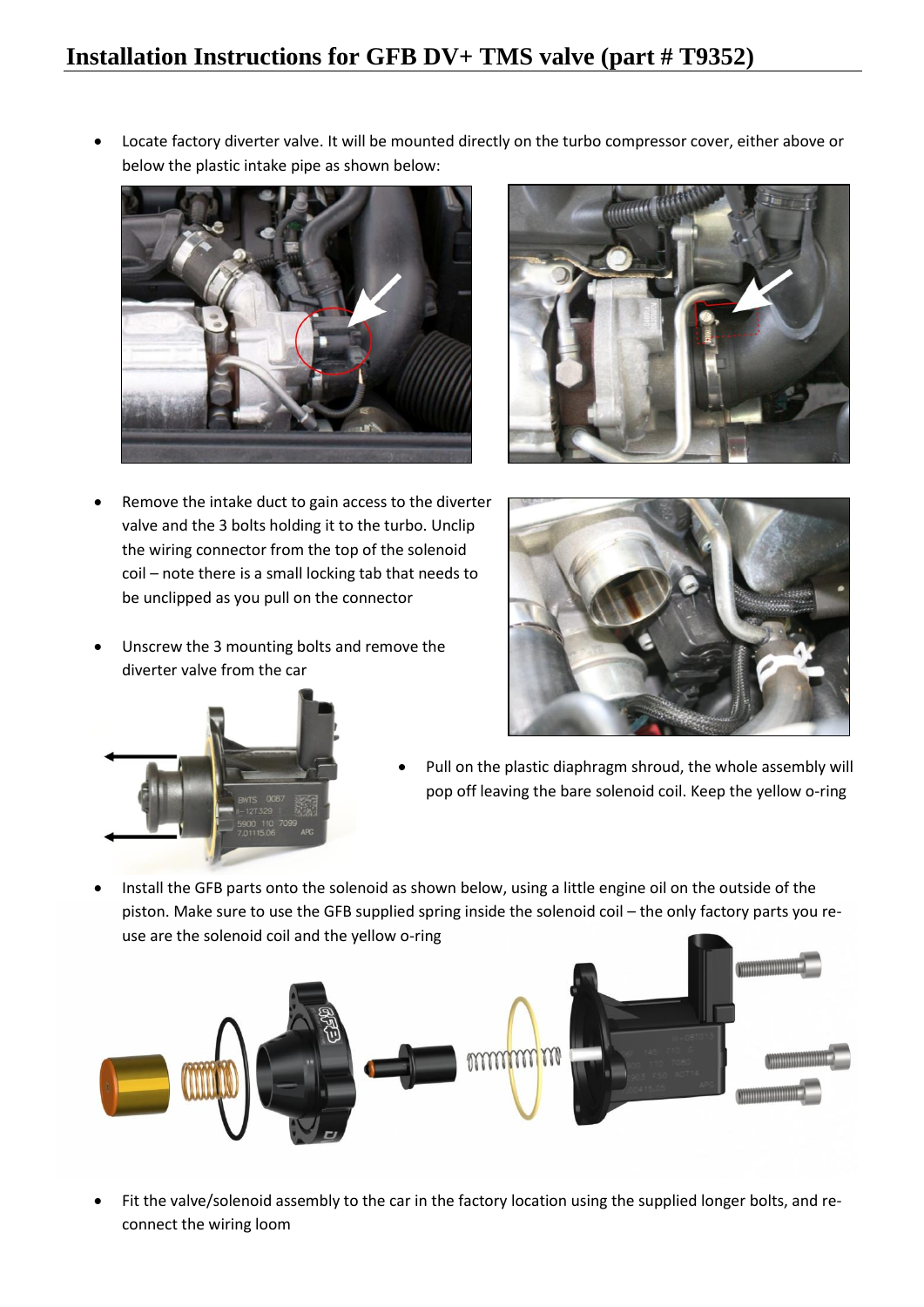## **The DV+ difference**

Whilst the DV+ might look pretty basic, there is a very significant difference in the way it operates compared to the factory diverter valves, and other aftermarket products on the market.

The factory diverter uses the solenoid to directly actuate the valve. The problem with this method is the actuating forces are very weak – the return spring is weak, and the solenoid coil is weak when the valve is fully closed because of the long 5mm stroke (magnetic force diminishes significantly as distance increases). So increasing the spring pre-load of the factory valve doesn't help, since the solenoid coil will have trouble opening the valve.

The GFB DV+ uses the factory solenoid coil, but its role is to control the pressure signal used to actually open and close the piston, which is known as "pilot actuation". This means the forces that the solenoid coil deals with are much lower, and its operation is therefore reliable at much higher pressure. The solenoid operates a plunger that controls pressure to the back of the piston. When the solenoid is off, there is equal pressure on both sides of the piston, but importantly, the area the pressure acts on is about 25% LARGER on the back of the piston than the front. So there is 25% more force holding the piston shut than there is pushing it open. The bottom line is, it doesn't matter how much boost you run, the DV+ will never crack open.

When the solenoid activates, the pressure on the back of the piston is relieved, and it can then open. The benefits of this system are reliable valve actuation at high boost, no leakage, and being all metal parts, no failures due to increased temperature.

Because the DV+ has a higher closing force than opening force, it doesn't actually NEED a return spring behind the piston to work – it will open and shut, and hold boost, just as reliably with or without the spring.

However, using the spring means that unlike the factory diverter, the GFB DV+ will open in response to both boost pressure AND the ECU signal operating the solenoid. That is, if the solenoid is triggered but there is no boost, it won't open. If the solenoid is triggered and there is boost, the valve will open only as long as there is

boost pressure pushing it open. It will close itself as boost pressure in the intercooler drops, even if the ECU is telling it to open. This operation method results in less turbo lag, because the valve is not opened unnecessarily.

This is the basis behind GFB's TMS principle, which is this; turbo lag is minimised when the valve only vents just enough air to prevent compressor surge – the graph opposite illustrates the reduction in lag. To read more about the TMS principle, visit our website: www.gfb.com.au



**This product is intended for racing use only, and it is the owner's responsibility to be aware of the legalities of fitting this product in his or her state/territory regarding noise, emissions and vehicle modifications. GFB recommends that only qualified motor engineers fit this product.**

**Materials and workmanship of this product are covered by a lifetime warranty. Moving components subject to wear are covered for a period of one year from the date of purchase. Warranty is limited only to the repair or replacement of GFB products provided they are installed and used as intended, and in accordance with all applicable warnings and limitations. No other warranty is expressed or implied.**

**GFB products are engineered for best performance, however incorrect use or modification of factory systems may cause damage to or reduce the longevity of the engine or drivetrain components.**